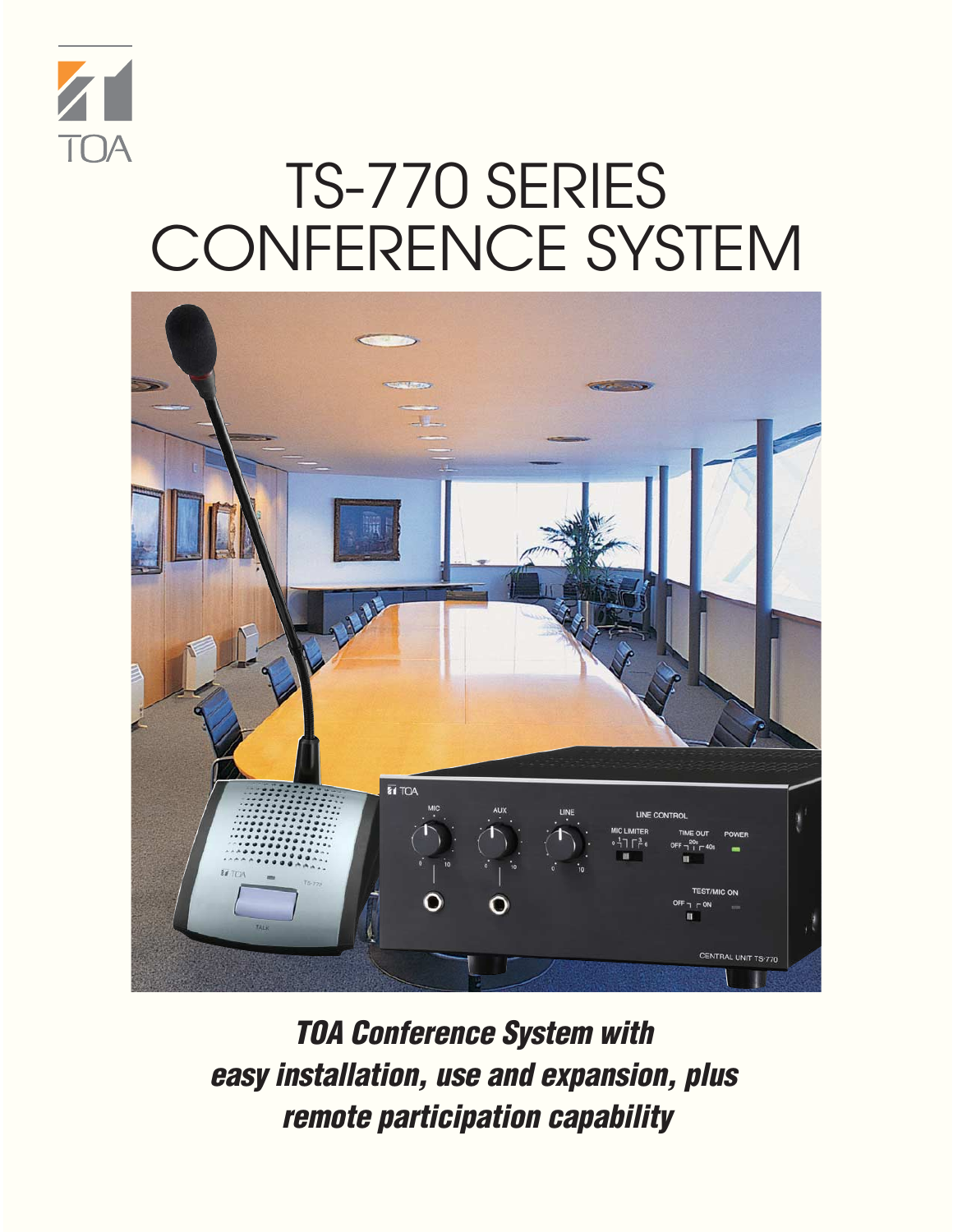

## **Compact, high-performance conference system with clear sound and remote conferencing capability.**

The TOA TS-770 Conference System brings a multiplemode remote conferencing to the meeting room, via a standard telephone line, a mobile phone, or PC-based IP telephony. It provides a full range of features for ensuring clear sound for efficient and effective conferences, and at a remarkably high cost/performance ratio.

The TS-770 does away with the need for a conference hall with professionally and permanently installed equipment for small-to-medium-sized meetings. Setting up the TS-770 is quick and easy. The basic requirements are simply to attach the Chairman and Delegate Units to the system's Central Unit, and connect each Delegate Unit, accordingly. Depending on an application, a unit may be farther apart from each other so an optional Extension Cord (2m/10m) can be attached. Up to 70 units, including multiple Chairman Units, may be attached to a single Central Unit (35 per

line), and system expansion to 140 or 210 units is possible by adding a 2nd or 3rd extension Central Unit. Operating the TS-770 goes smoothly and efficiently. An optimized unidirectional gooseneck microphone and wide frequency response speaker are included in every participant's unit, to ensure optimally clear voice transmission, with everyone clearly heard. Simply pushing the Talk button activates the microphone, while also deactivating the speaker in the unit, to prevent howling. The Chairman Unit can select one, three or six Delegate Units for simultaneous operation, and if several Chairman Units are included, they may speak simultaneously. Smooth operation of the conference is assured by a Chairman Unit's priority function. Long-term archival recording is made possible by connecting an optional alternating recording device to the center amplifier, and each unit also has its own recording output jack.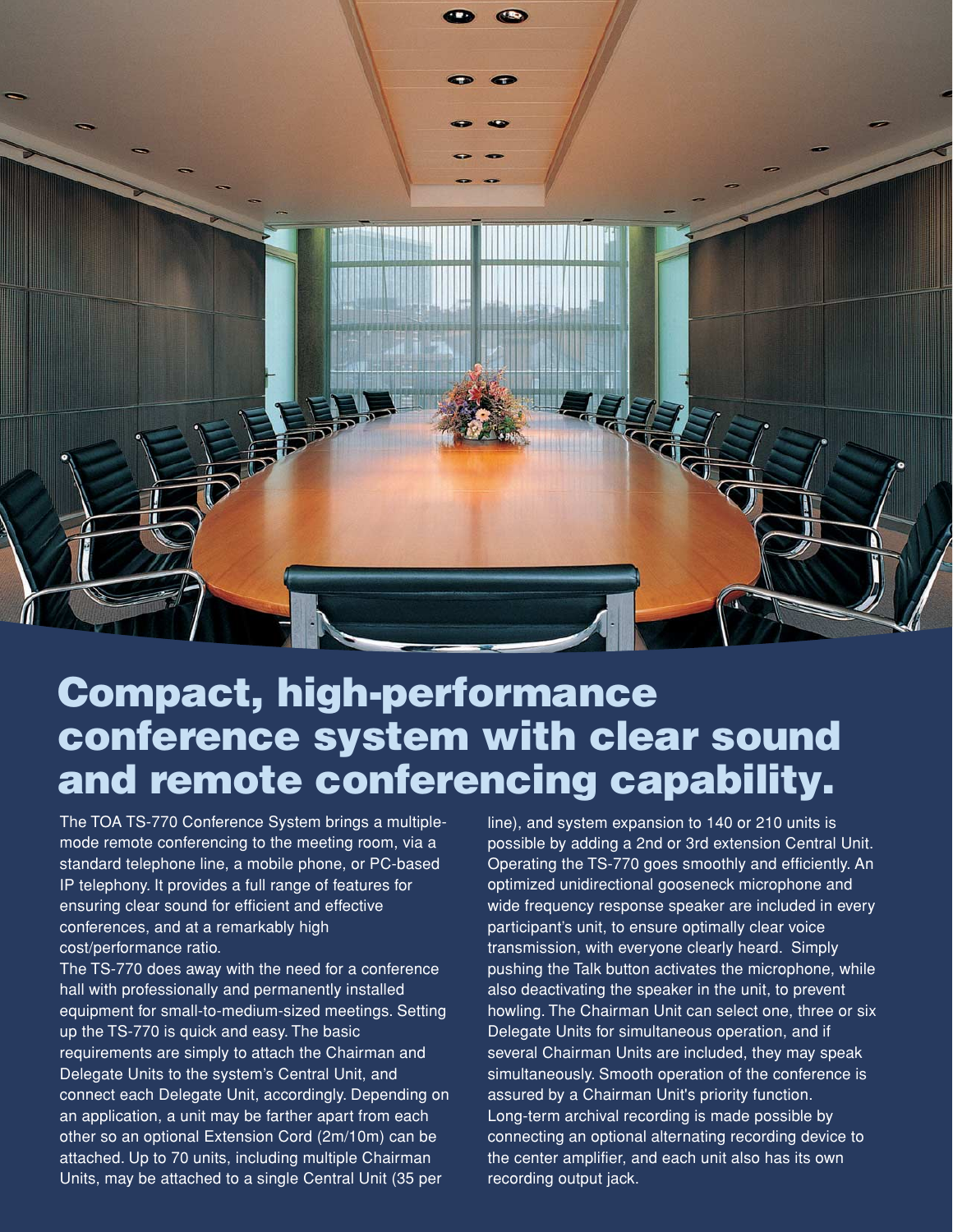

**A new series has joined the lineup of TOA's Conference System. The new TS-770 Series boasts high quality at affordable prices. Never make a compromise when it comes to offering users worry-free use that's a TOA philosophy.**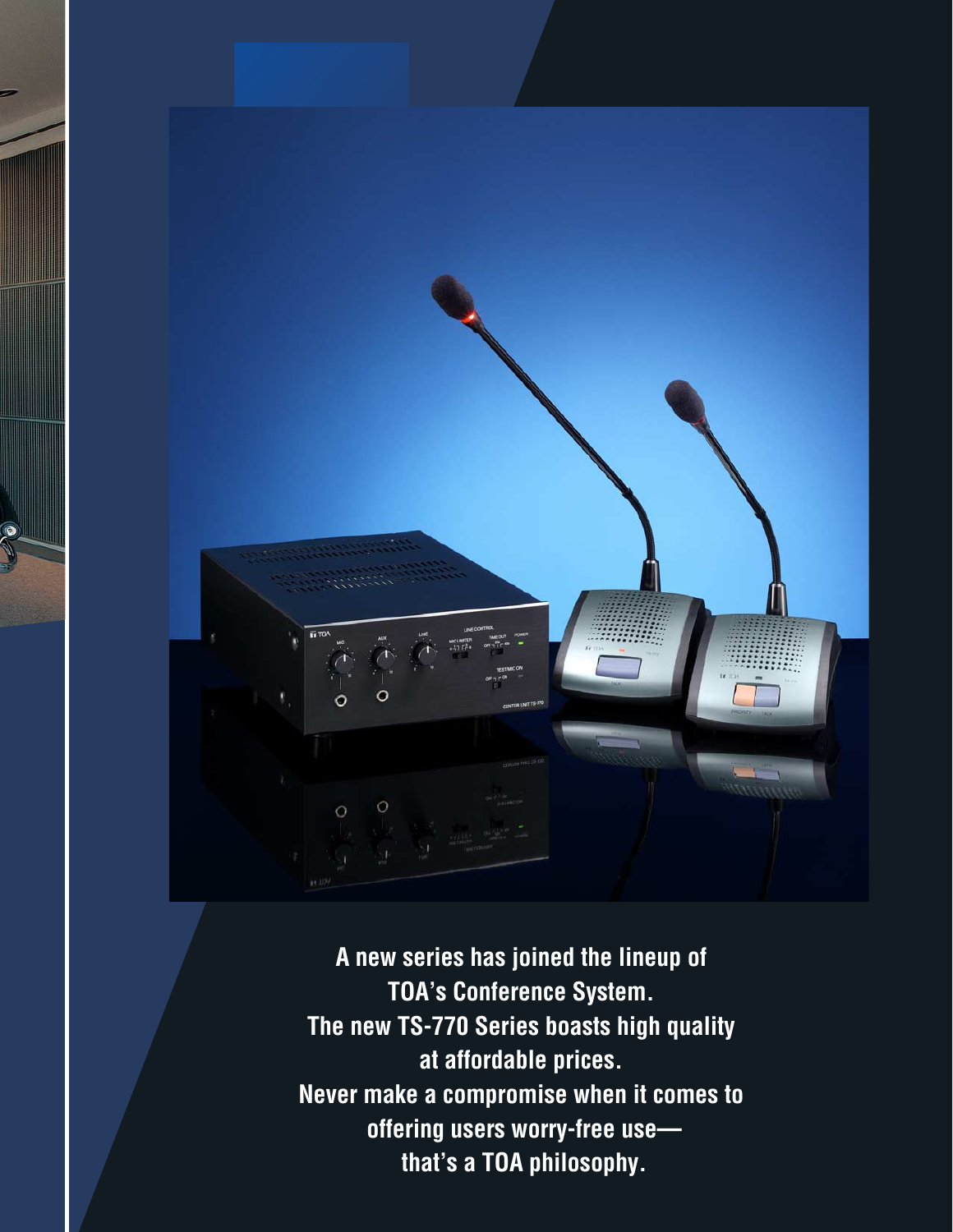## FEATURES AND CONNECTION EXAMPLES

**• Maximum 70 Chairman and Delegate Units (up to 35 units\* per line) are connectable to one Central Unit.**  \*If the TS-775 Remote Delegate Interface Unit is used, up to 35 TS-775 Remote Delegate Interface Units can be connected per line also.



**• Equipped with an All-Mic-On function that simultaneously turns on all microphones for sound collecting and recording of all units.**

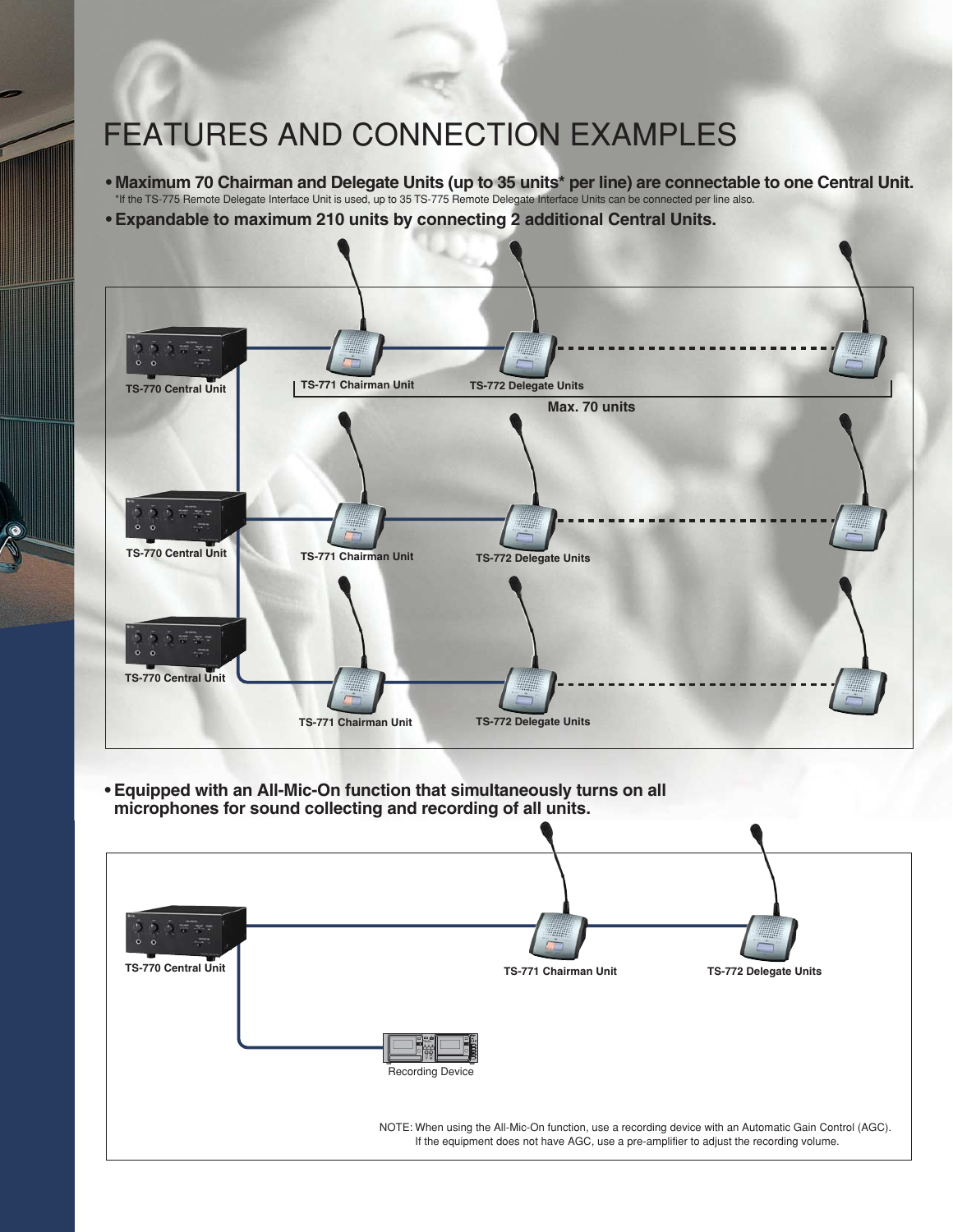**• Remote conferencing is possible, enabling people at a remote location to participate in the conference.**



**• The Test Function feature enables easy checking of the connection status of all connected units.**



**• Quick and easy setting up** 

TS-771/772/775 are equipped with a 2m (6.56 ft) connection cable.

**• Number of simultaneously usable delegate units can be selected.**



Note: [0] position means speech is possible by the Chairman unit only.

**• Automatic Mic-Off function (TIME OUT)** 

Even if the speaker forgets to turn off his or her microphone after speech completion, the Automatic Mic-Off function automatically switches off the microphone after a preset interval elapses. (Can be set to OFF, 20 or 40 seconds.)